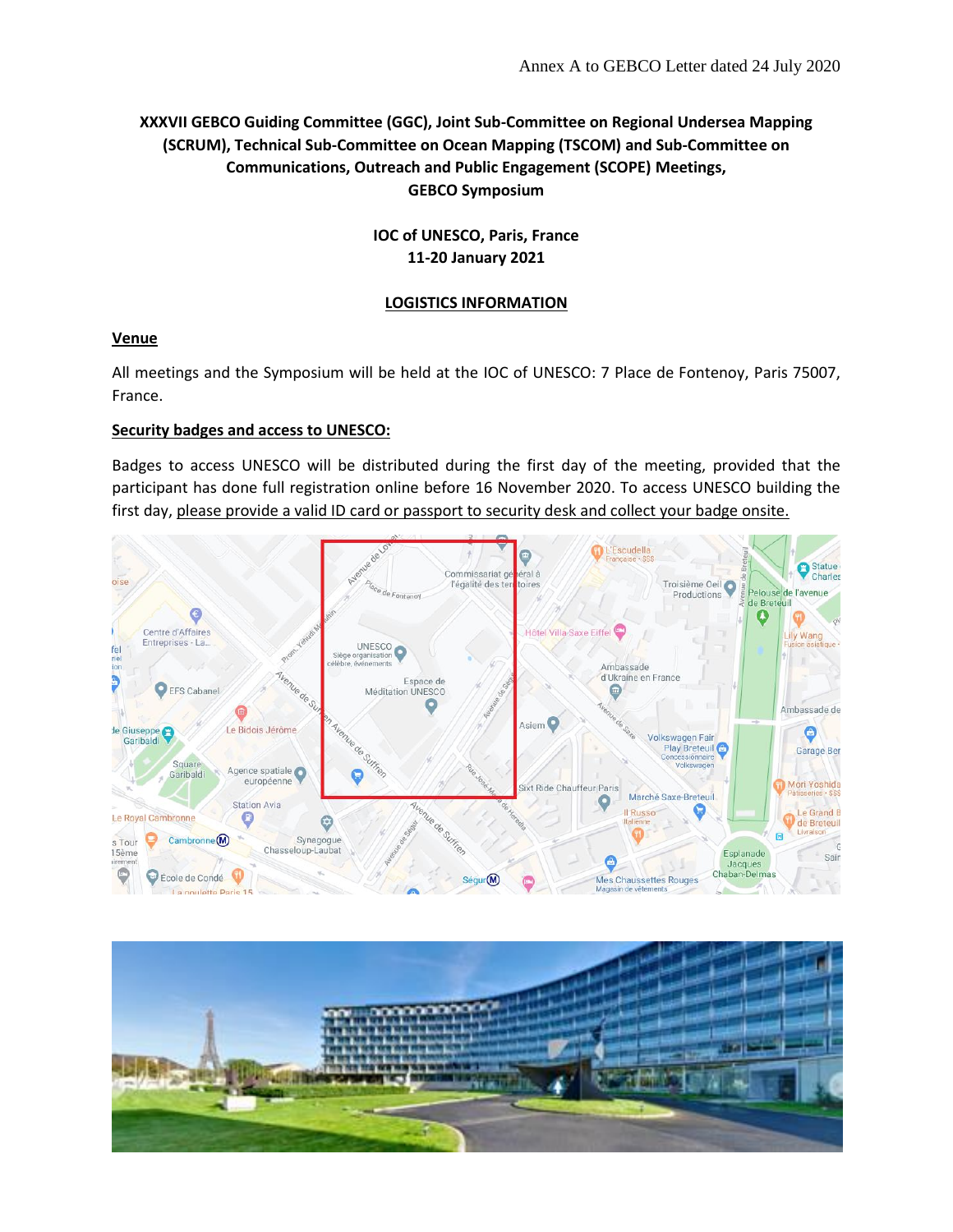## **Accommodation**

Participants are expected to make their own accommodation arrangements. More details will follow later about meals, hosted dinners and reception.

## **Hotels around UNESCO (indicative list)**

Price (euros): \$ = below 100 | \$\$ = 100-150 | \$\$\$ = 150-200 | \$\$\$\$ = above 200 per night

| <b>HOTELS</b>                                          | <b>Address</b>                                        | <b>Walking</b><br>distance | <b>Price</b> | <b>Note</b>                                        |
|--------------------------------------------------------|-------------------------------------------------------|----------------------------|--------------|----------------------------------------------------|
| Best Western Hotel Eiffel<br>Cambronne***              | 46, rue de la Croix<br>Nivert, 75015 Paris            | $10 \text{ mm}$            | \$           |                                                    |
| Hôtel Eiffel Turenne**                                 | 20, avenue de<br>Tourville, 75007 Paris               | 14 mn                      | \$           |                                                    |
| Hôtel Bailli de<br>Suffren***                          | 149, avenue de<br>Suffren 75015 Paris                 | $3 \text{mn}$              | \$\$         |                                                    |
| Hôtel de France<br>Invalides***                        | 102, boulevard de la<br>Tour Maubourg,<br>75007 Paris | $11$ mn                    | \$\$         |                                                    |
| Hôtel Eiffel Petit<br>Louvre***                        | 1, rue de Lourmel,<br>75015 Paris                     | 16 mn                      | \$\$         | Close to Eiffel Tower Metro: direct, 2<br>stations |
| Hôtel Tourisme<br>Avenue***                            | 66, avenue de la<br>MottePicquet, 75015<br>Paris      | 9 mn                       | \$\$         |                                                    |
| Ibis Tour Eiffel<br>Cambronne***                       | 2, rue Cambronne,<br>75015, Paris                     | 6 mn                       | \$\$         | 50 rooms                                           |
| First Hotel****                                        | 2, boulevard<br>Garibaldi, 75015 Paris                | 6 mn                       | \$\$\$       |                                                    |
| Hôtel Ares Paris****                                   | 7, rue du General de<br>Larminat, 75015 Paris         | 9 mn                       | \$\$\$       | Close to Champ de Maris/Eiffel Tower               |
| Hôtel La Comtesse by<br>Elegancia****                  | 29, Avenue de<br>Tourville, 75007 Paris               | 13 mn                      | \$\$\$       |                                                    |
| Hôtel Le Marquis****                                   | 15, rue Dupleix,<br>75015 Paris                       | 9 mn                       | \$\$\$       |                                                    |
| Hôtel de la Motte<br>Picquet***                        | 30, avenue de la<br>Motte Picquet, 75007<br>Paris     | 16 mn                      | \$\$\$       |                                                    |
| Hôtel Duquesne Eiffel**                                | 23, avenue Duquesne,<br>75007 Paris                   | 4 mn                       | \$\$\$\$     |                                                    |
| Hôtel le Tourville****                                 | 16, avenue de<br>Tourville, 75007 Paris               | 14 mn                      | \$\$\$\$     |                                                    |
| Hôtel Le Walt****                                      | 37, avenue de la<br>Motte Picquet, 75007              | 10 mn                      | \$\$\$\$     |                                                    |
| Hôtel Villa Saxe<br>Eiffel****                         | 9, Villa de Saxe, 75007<br>Paris                      | 7 <sub>mn</sub>            | \$\$\$\$     |                                                    |
| Le Cinq Codet*****                                     | 5, rue Louis Codet,<br>75007 Paris                    | 9 mn                       | \$\$\$\$     | Luxury hotel                                       |
| <b>Mercure Paris Tour Eiffel</b><br>Grenelle Hôtel**** | 64, boulevard de<br>Grenelle, 75015 Paris             | 9 mn                       | \$\$\$\$     | 77 rooms                                           |
| Pullman Paris Tour<br>Eiffel****                       | 18, avenue de Suffren<br>75015 Paris                  | 16 mn                      | \$\$\$\$     | Close to Eiffel Tower 430 rooms                    |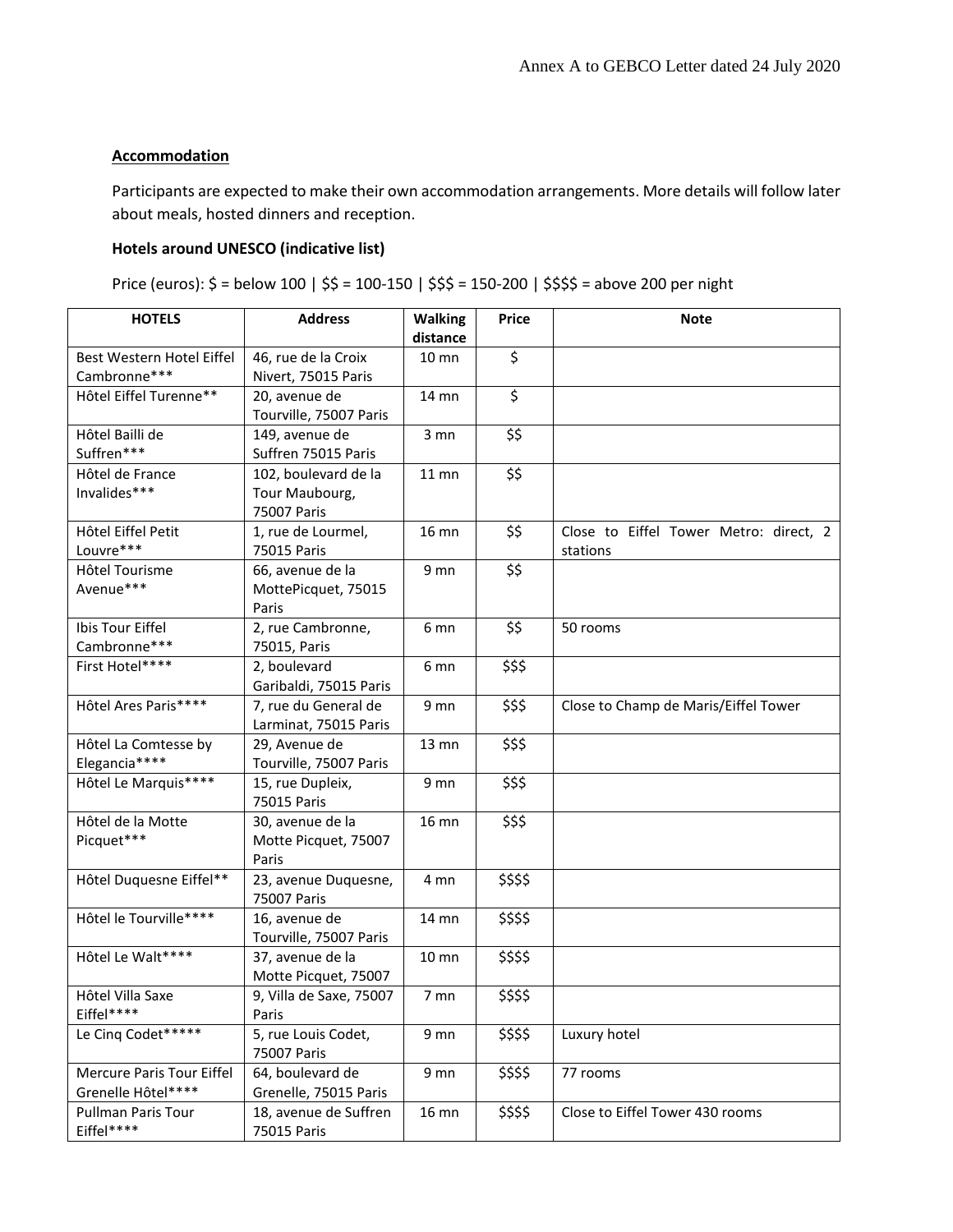## **Transportation system in Paris (Metro, Trains, Connections with the airports):**

https://www.ratp.fr/en/visite-paris/english/visiting-paris-and-its-surrounding-areas

For a specific itinerary:

https://www.ratp.fr/en/itineraires

## **Weather in Paris:**

<http://www.meteofrance.com/previsions-meteo-france/#paris/75>

## **Official Language**

The official language is French. Signage at some airports have English translation.

### **Tourism in Paris:**

<http://en.parisinfo.com/>

<http://www.timeout.com/paris/en>

## **Travel Document & Visa**

Participants from outside France who need a visa to enter the country may apply for visa. Check this link for more details<https://france-visas.gouv.fr/web/france-visas/>

### **Currency**

EURO (sign: €; code: EUR) is the currency of France. Visa, MasterCard and American Express debit and credit cards are widely used in transactions. Some banks need to be notified if the holder is travelling abroad to avoid having the card blocked when used overseas.

### **Electricity:**

France operates on 220 Volts and 50Hz on AC.



### **EU emergency number:**

**112** (Free call from all phones – Service in English / French / Spanish / Arabic).

### **General information:**

**Wifi** is available in all premises of UNESCO:

- Username: **hq-air**
- Password: **uneswifi**